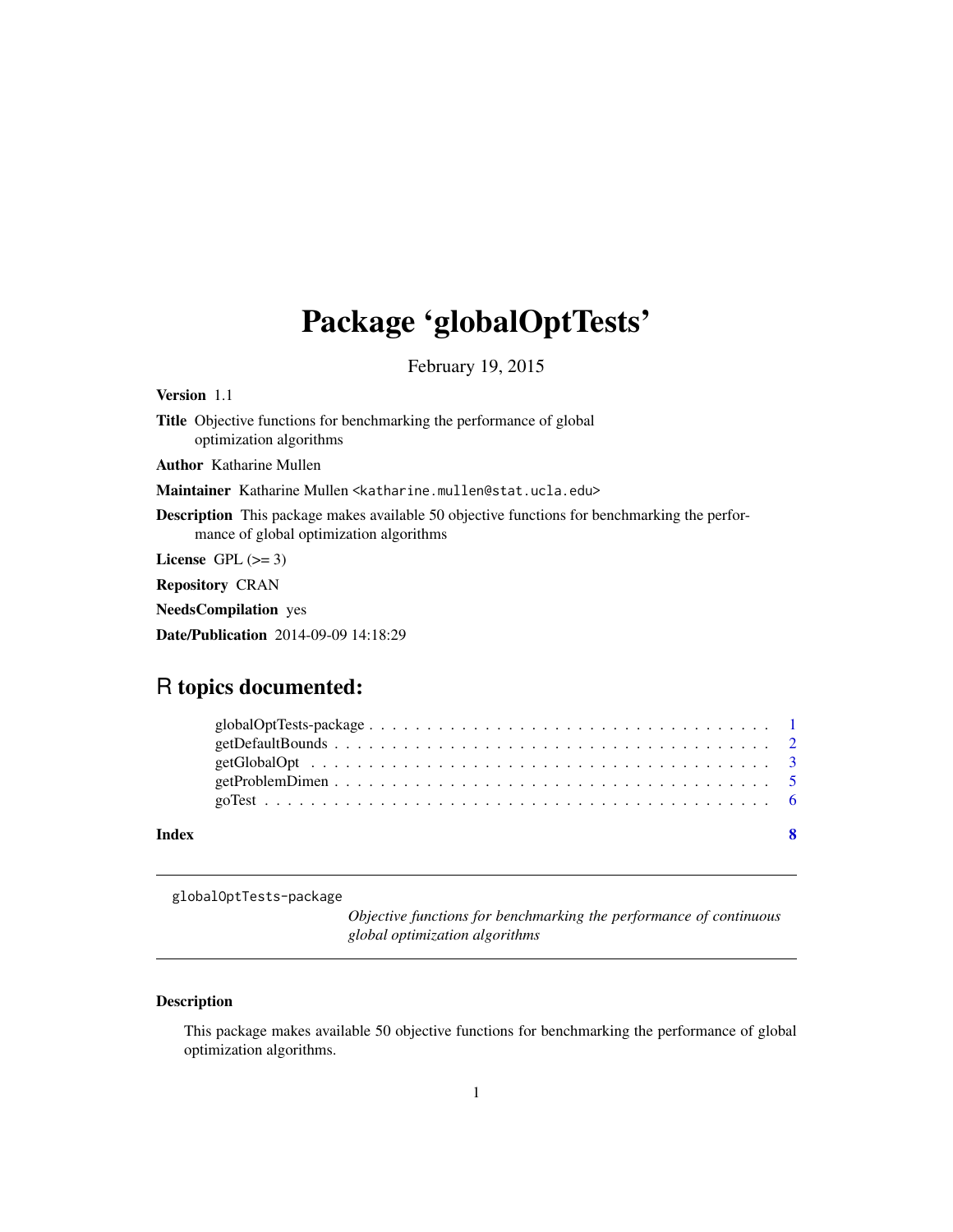#### <span id="page-1-0"></span>Details

The C implementations were downloaded in a form that was modified from the paper above, and modified further for incorporation into this package from a site maintained by GAMS Development Corp. and GAMS Software GmbH: [http://www.gamsworld.org/performance/selconglobal/](http://www.gamsworld.org/performance/selconglobal/selcongloballib.htm) [selcongloballib.htm](http://www.gamsworld.org/performance/selconglobal/selcongloballib.htm).

#### Author(s)

Katharine Mullen <katharine.mullen@stat.ucla.edu>

#### References

Montaz Ali, M., Khompatraporn, C. and Zabinsky, Z. B. (2005), A Numerical Evaluation of Several Stochastic Algorithms on Selected Continuous Global Optimization Test Problems, *Journal of Global Optimization*, 31, 4, 635–672.

Mullen, K. M. (2014), Continuous Global Optimization in R, *Journal of Statistical Software*, 60, 6, 1–45, URL <http://www.jstatsoft.org/v60/i06/>.

<http://www.gamsworld.org/performance/selconglobal/selcongloballib.htm> for the C source.

getDefaultBounds *Get the default box constraints for the objective function.*

#### Description

This function returns the default lower and upper bounds (box constraints) for the given objective function.

#### Usage

```
getDefaultBounds(fnName)
```
#### Arguments

| fnName | A character vector naming the objective function to call. Options are elements<br>οf                                                                                                                                                                                                                                                                                                                                                                                                                        |
|--------|-------------------------------------------------------------------------------------------------------------------------------------------------------------------------------------------------------------------------------------------------------------------------------------------------------------------------------------------------------------------------------------------------------------------------------------------------------------------------------------------------------------|
|        | c("Ackleys", "AluffiPentini", "BeckerLago",<br>"Bohachevsky1", "Bohachevsky2", "Branin",<br>"Camel3", "Camel6", "CosMix2", "CosMix4",<br>"DekkersAarts", "Easom", "EMichalewicz",<br>"Expo", "GoldPrice", "Griewank", "Gulf",<br>"Hartman3", "Hartman6", "Hosaki", "Kowalik",<br>"LM1", "LM2n10", "LM2n5", "McCormic",<br>"MeyerRoth", "MieleCantrell", "Modlangerman",<br>"ModRosenbrock", "MultiGauss", "Neumaier2",<br>"Neumaier3", "Paviani", "Periodic",<br>"PowellQ", "PriceTransistor", "Rastrigin", |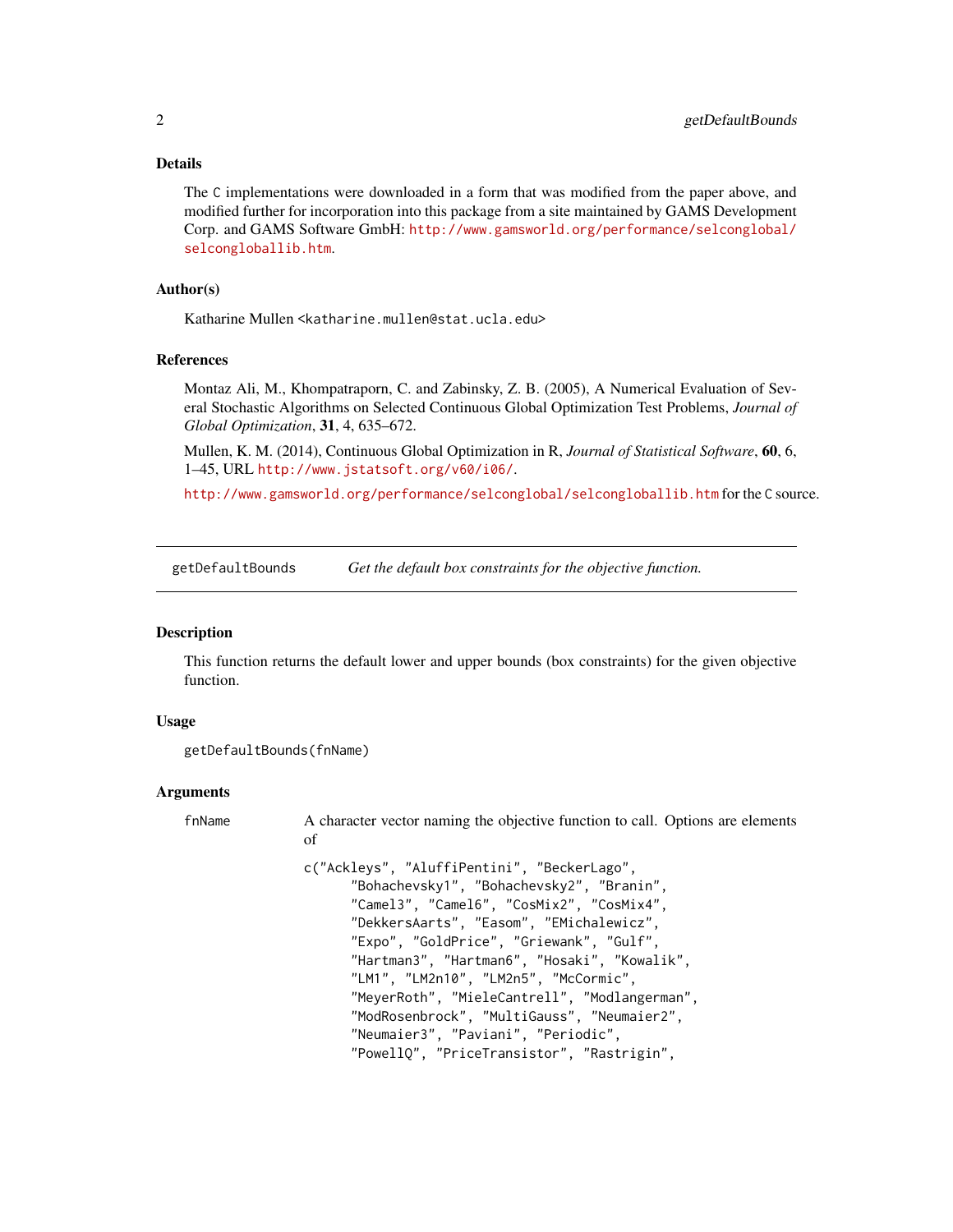```
"Rosenbrock", "Salomon", "Schaffer1",
"Schaffer2", "Schubert", "Schwefel",
"Shekel10", "Shekel5", "Shekel7",
"Shekelfox5", "Wood", "Zeldasine10",
"Zeldasine20").
```
Unique partial matches to these elements are accepted.

#### Value

A list containing the elements

| lower | Vector of reals representing lower bounds |
|-------|-------------------------------------------|
| upper | Vector of reals representing upper bounds |

#### Author(s)

Katharine Mullen <katharine.mullen@stat.ucla.edu>

#### References

Mullen, K. M. (2014), Continuous Global Optimization in R, *Journal of Statistical Software*, 60, 6, 1–45, URL <http://www.jstatsoft.org/v60/i06/>.

#### Examples

```
getProblemDimen("Ackleys")
getProblemDimen("AluffiPentini")
```
<span id="page-2-1"></span>getGlobalOpt *Return the global optimum of a given objective function.*

#### Description

Return the real value representing the global optimum (minimum) of a given objective function between the default bounds possible to obtain via the function getDefaultBounds(fnName).

#### Usage

getGlobalOpt(fnName)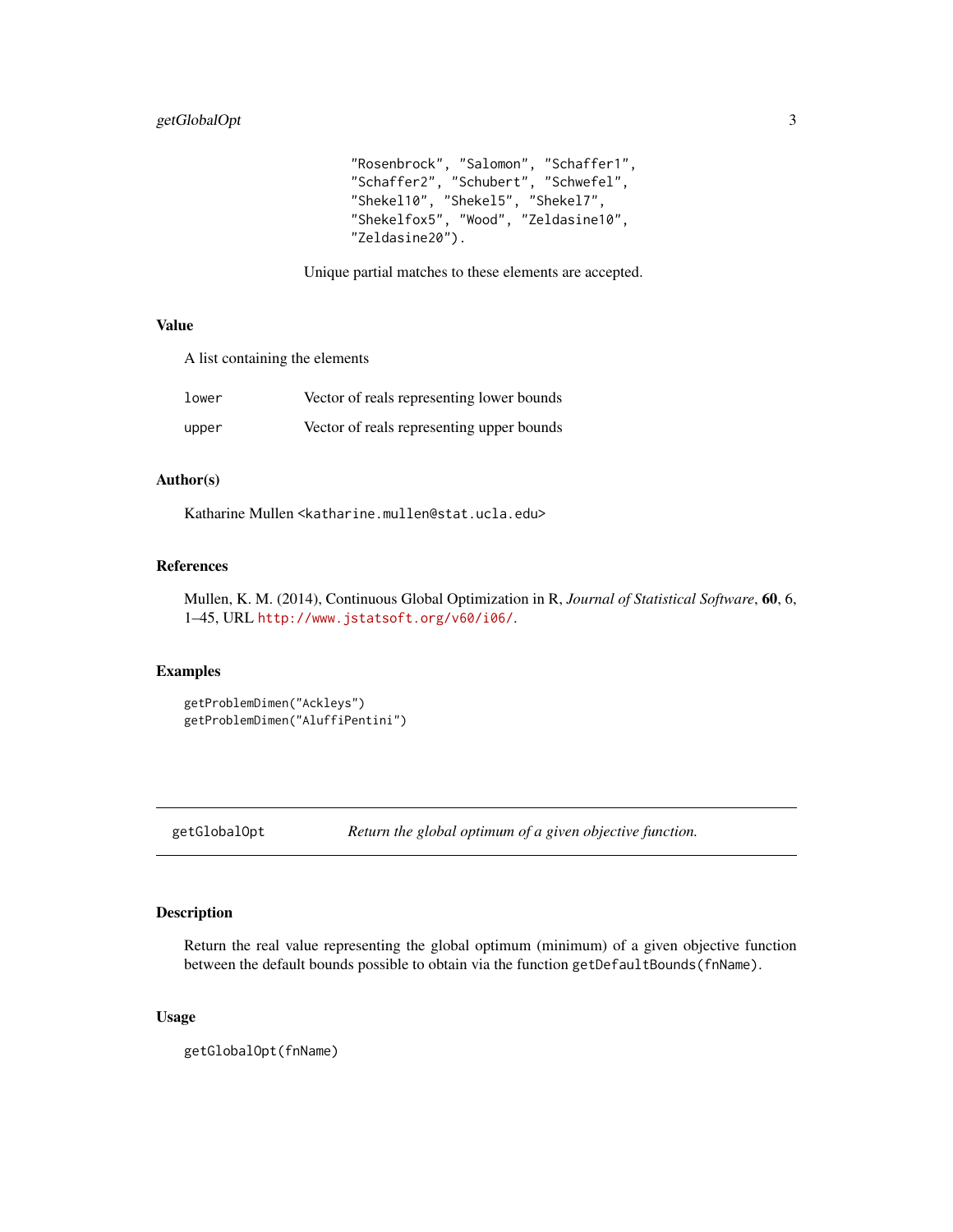#### Arguments

| fnName | A character vector naming the objective function to call. Options are elements<br>of                                                                                                                                                                                                                                                                                                                                                                                                                                                                                                                                              |
|--------|-----------------------------------------------------------------------------------------------------------------------------------------------------------------------------------------------------------------------------------------------------------------------------------------------------------------------------------------------------------------------------------------------------------------------------------------------------------------------------------------------------------------------------------------------------------------------------------------------------------------------------------|
|        | c("Ackleys", "AluffiPentini", "BeckerLago",<br>"Bohachevsky1", "Bohachevsky2", "Branin",<br>"Camel3", "Camel6", "CosMix2", "CosMix4",<br>"DekkersAarts", "Easom", "EMichalewicz",<br>"Expo", "GoldPrice", "Griewank", "Gulf",<br>"Hartman3", "Hartman6", "Hosaki", "Kowalik",<br>"LM1", "LM2n10", "LM2n5", "McCormic",<br>"MeyerRoth", "MieleCantrell", "Modlangerman",<br>"ModRosenbrock", "MultiGauss", "Neumaier2",<br>"Neumaier3", "Paviani", "Periodic",<br>"PowellQ", "PriceTransistor", "Rastrigin",<br>"Rosenbrock", "Salomon", "Schaffer1",<br>"Schaffer2", "Schubert", "Schwefel",<br>"Shekel10", "Shekel5", "Shekel7", |
|        | "Shekelfox5", "Wood", "Zeldasine10",                                                                                                                                                                                                                                                                                                                                                                                                                                                                                                                                                                                              |

Unique partial matches to these elements are accepted.

"Zeldasine20").

#### Value

Real representing the global optimum (minimum) of the objective function named in fnName.

#### Author(s)

Katharine Mullen <katharine.mullen@stat.ucla.edu>

#### References

Montaz Ali, M., Khompatraporn, C. and Zabinsky, Z. B. (2005), A Numerical Evaluation of Several Stochastic Algorithms on Selected Continuous Global Optimization Test Problems, *Journal of Global Optimization*, 31, 4, 635–672.

Mullen, K. M. (2014), Continuous Global Optimization in R, *Journal of Statistical Software*, 60, 6, 1–45, URL <http://www.jstatsoft.org/v60/i06/>.

<http://www.gamsworld.org/performance/selconglobal/selcongloballib.htm> for the C source.

#### Examples

```
getGlobalOpt("Ackleys")
getGlobalOpt("AluffiPentini")
```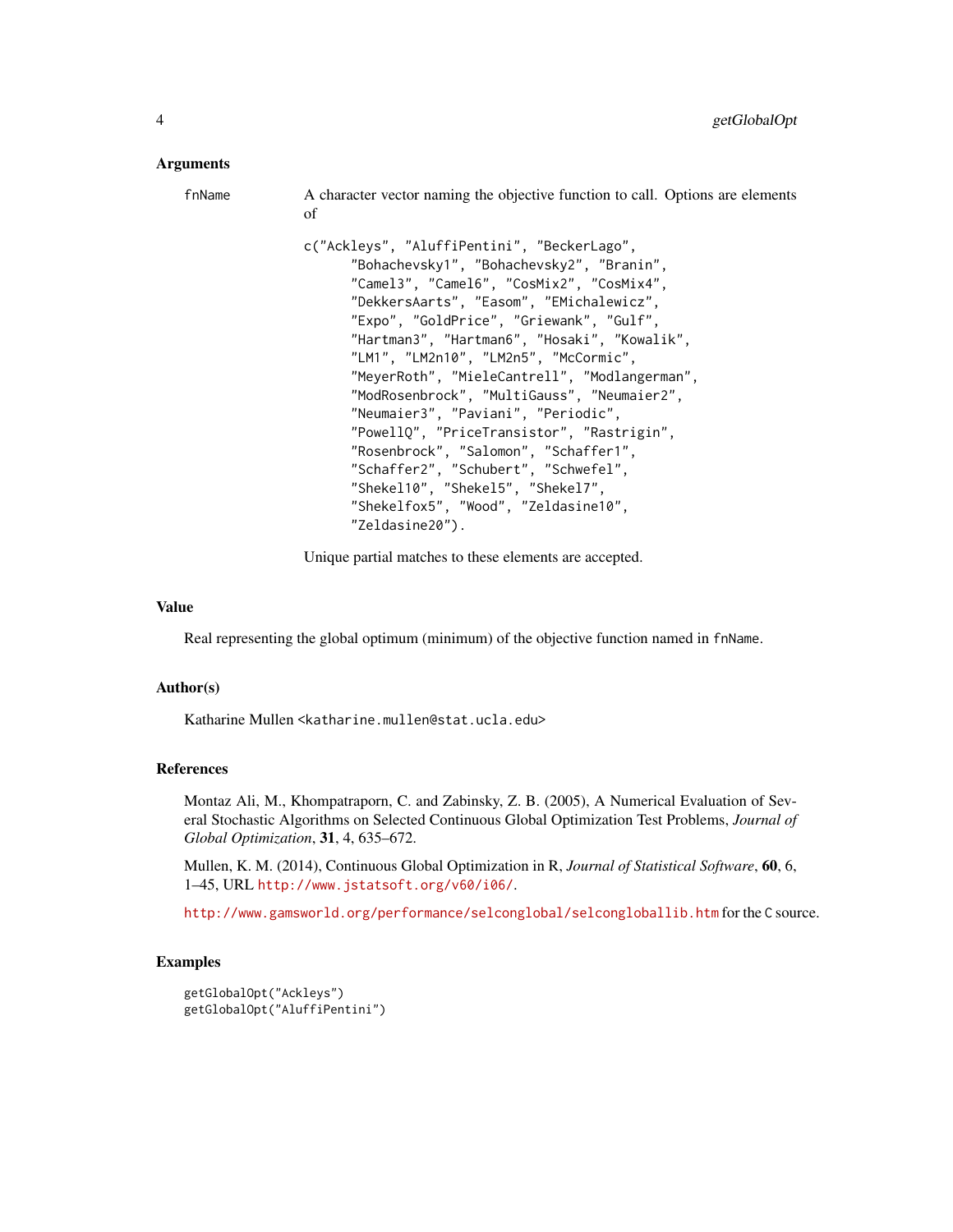<span id="page-4-0"></span>getProblemDimen *Get the length of the parameter vector expected by a given objective function.*

#### **Description**

This function returns an integer value that corresponds to the length of the parameter vector expected by a given objective function.

#### Usage

getProblemDimen(fnName)

#### Arguments

finName A character vector naming the objective function to call. Options are elements of

```
c("Ackleys", "AluffiPentini", "BeckerLago",
      "Bohachevsky1", "Bohachevsky2", "Branin",
      "Camel3", "Camel6", "CosMix2", "CosMix4",
      "DekkersAarts", "Easom", "EMichalewicz",
      "Expo", "GoldPrice", "Griewank", "Gulf",
      "Hartman3", "Hartman6", "Hosaki", "Kowalik",
      "LM1", "LM2n10", "LM2n5", "McCormic",
      "MeyerRoth", "MieleCantrell", "Modlangerman",
      "ModRosenbrock", "MultiGauss", "Neumaier2",
      "Neumaier3", "Paviani", "Periodic",
      "PowellQ", "PriceTransistor", "Rastrigin",
      "Rosenbrock", "Salomon", "Schaffer1",
      "Schaffer2", "Schubert", "Schwefel",
      "Shekel10", "Shekel5", "Shekel7",
      "Shekelfox5", "Wood", "Zeldasine10",
      "Zeldasine20").
```
Unique partial matches to these elements are accepted.

#### Details

Note that some of the above functions can handle parameter vectors of multiple lengths; the return value given indicates the parameter vector length that corresponds to a problem dimension for which the function [getGlobalOpt](#page-2-1) returns the global optimum.

#### Value

An integer value describing the length of the parameter vector expected by the objective function.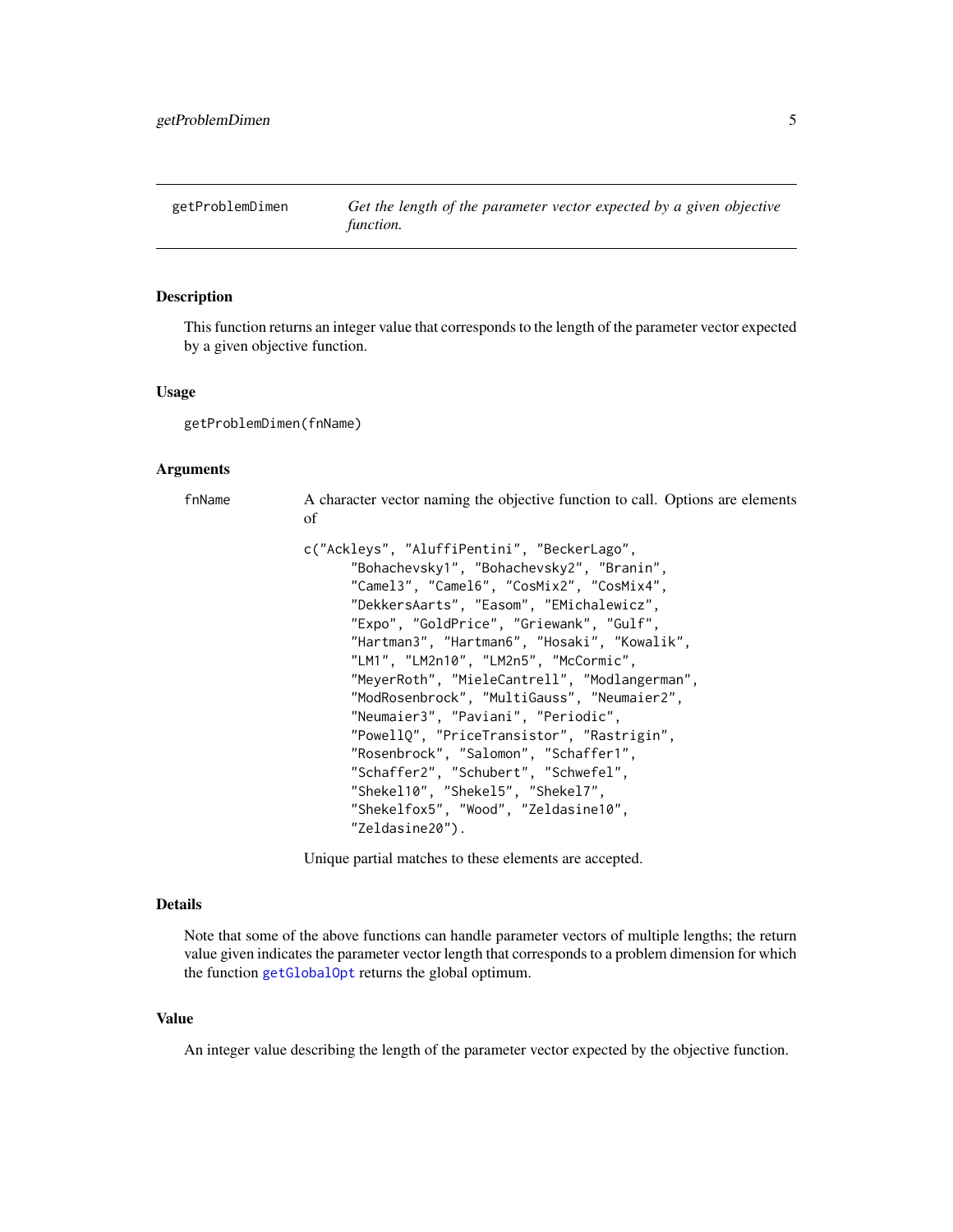#### <span id="page-5-0"></span>Author(s)

Katharine Mullen <katharine.mullen@stat.ucla.edu>

#### References

Mullen, K. M. (2014), Continuous Global Optimization in R, *Journal of Statistical Software*, 60, 6, 1–45, URL <http://www.jstatsoft.org/v60/i06/>.

#### Examples

```
getProblemDimen("Ackleys")
getProblemDimen("AluffiPentini")
```
goTest *Call an objective function*

#### Description

This function is used to access one of 50 objective functions that may be useful for benchmarking performance of global optimization algorithms.

#### Usage

goTest(par, fnName, checkDim = TRUE)

#### Arguments

| par    | Vector of reals representing the parameter vector at which to evaluate the objec-<br>tive function.                                                                                                                                                                                                                                                                                                                                                                                                                                                                                                                                                                                          |
|--------|----------------------------------------------------------------------------------------------------------------------------------------------------------------------------------------------------------------------------------------------------------------------------------------------------------------------------------------------------------------------------------------------------------------------------------------------------------------------------------------------------------------------------------------------------------------------------------------------------------------------------------------------------------------------------------------------|
| fnName | A character vector representing the name of the objective function to use. Op-<br>tions are elements of                                                                                                                                                                                                                                                                                                                                                                                                                                                                                                                                                                                      |
|        | c("Ackleys", "AluffiPentini", "BeckerLago",<br>"Bohachevsky1", "Bohachevsky2", "Branin",<br>"Camel3", "Camel6", "CosMix2", "CosMix4",<br>"DekkersAarts", "Easom", "EMichalewicz",<br>"Expo", "GoldPrice", "Griewank", "Gulf",<br>"Hartman3", "Hartman6", "Hosaki", "Kowalik",<br>"LM1", "LM2n10", "LM2n5", "McCormic",<br>"MeyerRoth", "MieleCantrell", "Modlangerman",<br>"ModRosenbrock", "MultiGauss", "Neumaier2",<br>"Neumaier3", "Paviani", "Periodic",<br>"PowellQ", "PriceTransistor", "Rastrigin",<br>"Rosenbrock", "Salomon", "Schaffer1",<br>"Schaffer2", "Schubert", "Schwefel",<br>"Shekel10", "Shekel5", "Shekel7",<br>"Shekelfox5", "Wood", "Zeldasine10",<br>"Zeldasine20"). |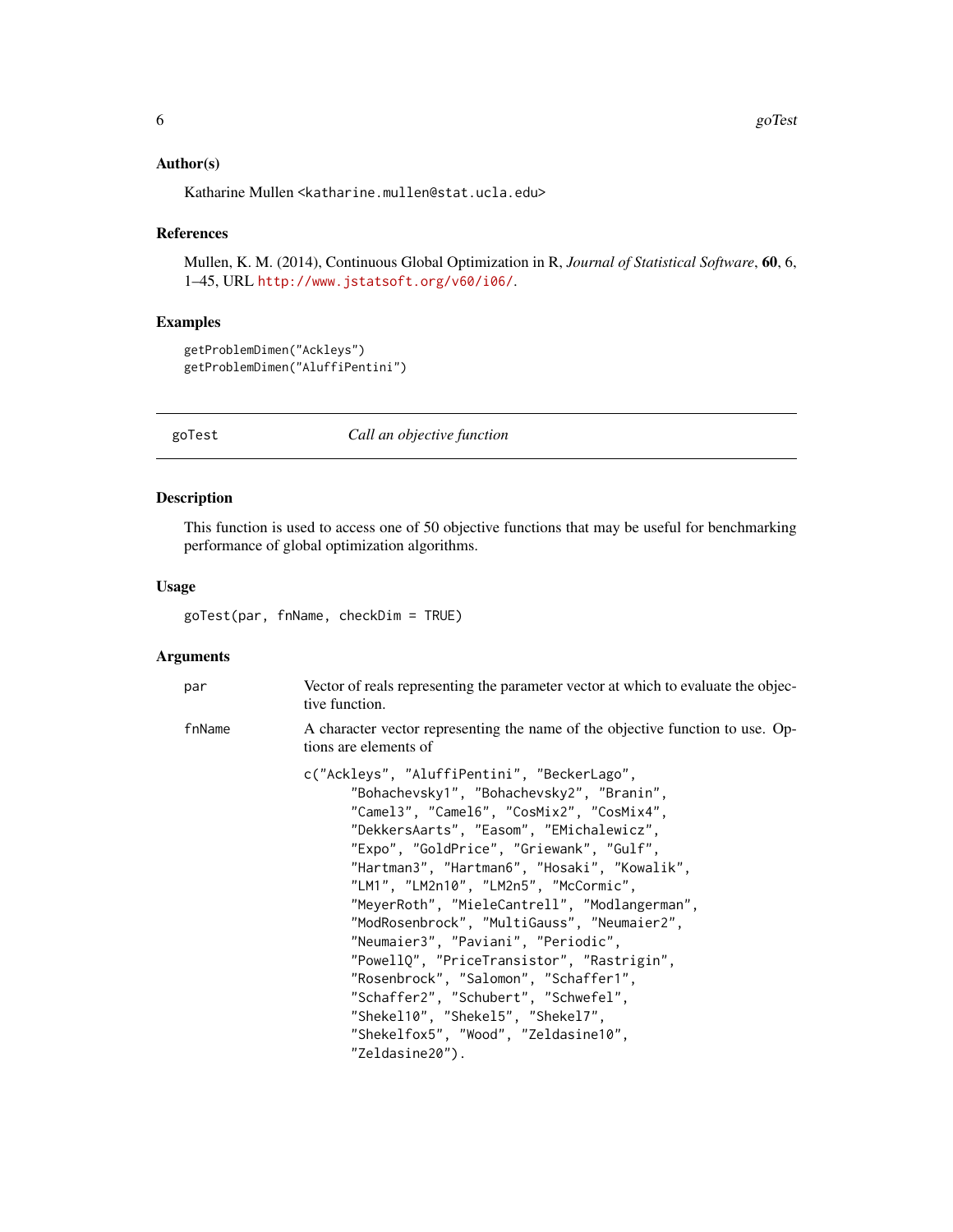|          | Unique partial matches to these elements are accepted.                                                                                                            |
|----------|-------------------------------------------------------------------------------------------------------------------------------------------------------------------|
| checkDim | A boolean value that is TRUE if the length of the parameter vector should be<br>checked to make sure it matches the expected value. If set to FALSE, the function |
|          | runs slightly faster.                                                                                                                                             |

#### Details

Note that the factor of 0.02 in Ackley's function has been changed to the value commonly found in the literature, 0.2. Also, Storn's Tchebychev Problem in 9 and 17 dimensions was not included, since the global minima of the imlementation of these functions does not correspond to the global minima reported in the above paper.

#### Value

A real that representes the value of the objective function fnName at the parameter vector par.

#### Author(s)

Katharine Mullen <katharine.mullen@stat.ucla.edu>

#### References

Montaz Ali, M., Khompatraporn, C. and Zabinsky, Z. B. (2005), A Numerical Evaluation of Several Stochastic Algorithms on Selected Continuous Global Optimization Test Problems, *Journal of Global Optimization*, 31, 4, 635–672.

Mullen, K. M. (2014), Continuous Global Optimization in R, *Journal of Statistical Software*, 60, 6, 1–45, URL <http://www.jstatsoft.org/v60/i06/>.

<http://www.gamsworld.org/performance/selconglobal/selcongloballib.htm> for the C source.

#### Examples

```
goTest(fnName="Ackleys", par=rnorm(10))
goTest(fnName="AluffiPentini", par=c(1,2))
goTest(fnName="AluffiPentini",
par=rep(1,getProblemDimen("AluffiPentini")))
```

```
## use in an optimization via 'optim'
optim(par=c(1,2), fn=goTest, fnName="AluffiPentini")
```